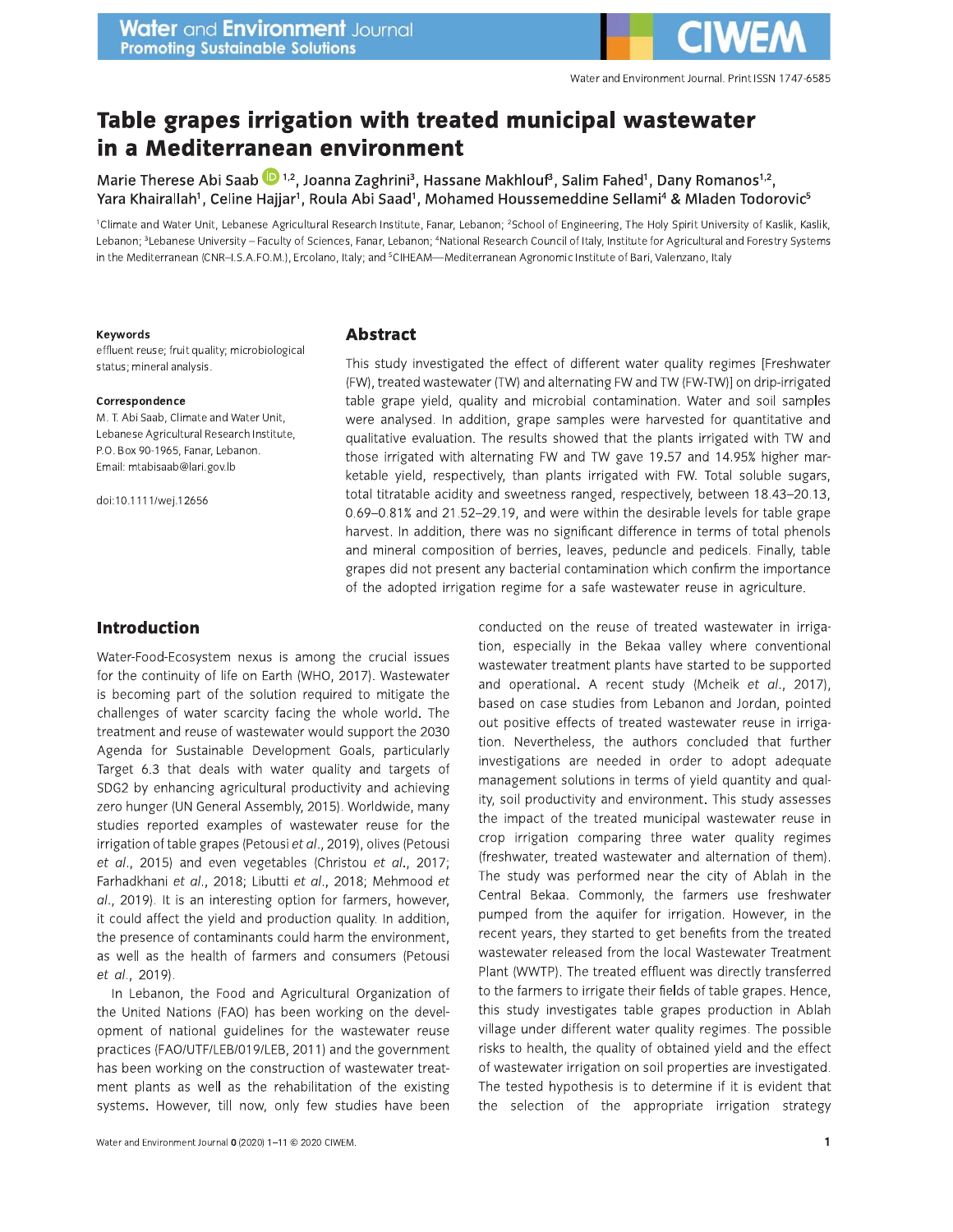(irrigating only with treated effluent or alternating the use of treated effluent and freshwater) would not lead to decreased crop yield, deteriorated grapes quality and degraded local soil.

### **Materials and methods**

#### **Experimental site and climate**

The experiment was carried out in Ablah village located in the Bekaa valley (37 $\degree$  16' N, 14 $\degree$  25' E) during the 2017 growing season. The climate of the area is typically Mediterranean, characterized by a hot and dry season from April to October. Table grapes are a common crop grown in the study area. The nearby wastewater treatment plant accomplished a secondary treatment (Conventional Treatment Process through trickling filters + Disinfection by Chlorination) and delivered treated wastewater to the farmers in the study area.

Three farms were selected as experimental sites because they represent the common management conditions of the region in terms of crop, soil and irrigation practices. The response of drip irrigated table grapes grown under three water quality regimes [Freshwater (FW), treated wastewater (TW) and alternating FW and TW (FW-TW)] was assessed. At each farm full irrigation was applied with one of three water quality options. The first farm used FW for irrigation, the second farm irrigated with TW provided from Ablah WWTP while the third one was alternating FW and TW. The aim was to investigate the effect of different water quality regimes on grape yield, quality and microbial contamination as well as on the soil properties. In addition, it is important to understand which irrigation strategy (irrigating only with TW or alternating TW and FW) is to be recommended for table grapes irrigation in Ablah village. The three farms were adjacent to each other and surrounding the WWTP. The location of the WWTP as well as the selected farms are shown in Fig. 1.

Weather, crop and soil parameters and management practices, including fertilizers application, were similar at three selected farms. Table grape variety 'Chili' was cultivated at all sites. Soil was of sandy-clay texture and plant density was three times 3 m. Standard cultivation practices were adopted during the crop growing season. Irrigation season started at fruit setting (pea size) on 20 June and stopped on September 10. The vines were harvested on 15 September at commercial maturity.

The main weather parameters were collected from a standard agro-meteorological station located at the experimental station of the Lebanese Agricultural Research Institute (LARI) that is very close to the field trial (at 200 m). The weather regime, in terms of reference evapotranspiration (ETo), precipitation (P), maximum temperature (Tmax),

minimum temperature (Tmin) and mean relative humidity (RHmean) during the season 2017 are given in Table 1. In general, overall average minimum and maximum air temperature during the grapevine cycle extending from May to September were 12.9 and 32.9°C. The total precipitation amount from May to September was 6.2 mm with the period July-September without any rain.

#### **Irrigation system and management**

Irrigation was managed on the basis of soil moisture measurements and the soil water balance method and an Excel scheduling tool (Todorovic et al., 2006). Reference evapotranspiration was calculated on a daily basis from measured weather data using the FAO Penman-Monteith equation (Allen et al., 1998). The management allowable depletion was assumed to be 0.45 of total available water ( $P = 0.45$ ) as suggested in FAO 56 (Allen et al., 1998). Irrigation was applied at 100% of crop evapotranspiration (ETc) between fruit set (pea size) and one week prior to harvest.

All the plots were supplied by on-line drippers (discharge rate of 8 L/h, each vine-plant had two drippers corresponding to a total discharge of 16 L/h. The spacing between laterals was 3 m.

Accordingly, the same amount of irrigation water was applied in the three farms corresponding to a total seasonal net amount of 320 mm. The application efficiency was fixed to 0.95 corresponding to the effective (gross) seasonal water application of 337 mm.

#### Soil and water: sampling and analysis

In each grape field, soil samples were taken randomly from five locations at two different depths: 0-25 cm and 25-50 cm before the beginning and at the end of the irrigation season. The soil samples were dried and sieved before analysing the physicochemical properties, the presence of micronutrients and trace elements. The electrical conductivity was measured by a conductivity meter and the pH by a pH meter. Sodium (Na) and Potassium oxide (K<sub>2</sub>O) were measured by a Flame Photometric Detector. Total/Active limestone (CaCO<sub>2</sub>), Phosphorus pentoxide  $(P_2O_2)$ , Nitrogen (N) and organic matter were determined by titration methods while heavy metals and other micronutrients were detected through atomic absorption spectroscopy.

For irrigation water, the main physicochemical and microbial characteristics of both kinds of water (FW and TW) were monitored. Samples were collected at the start of the irrigation system. Sterile bottles used for the microbiological analysis were stored at 4°C.

Analyses were carried out at the laboratory of the Lebanese Agricultural Research Institute (LARI). Standard methods (APHA, 1998) were used in the laboratory to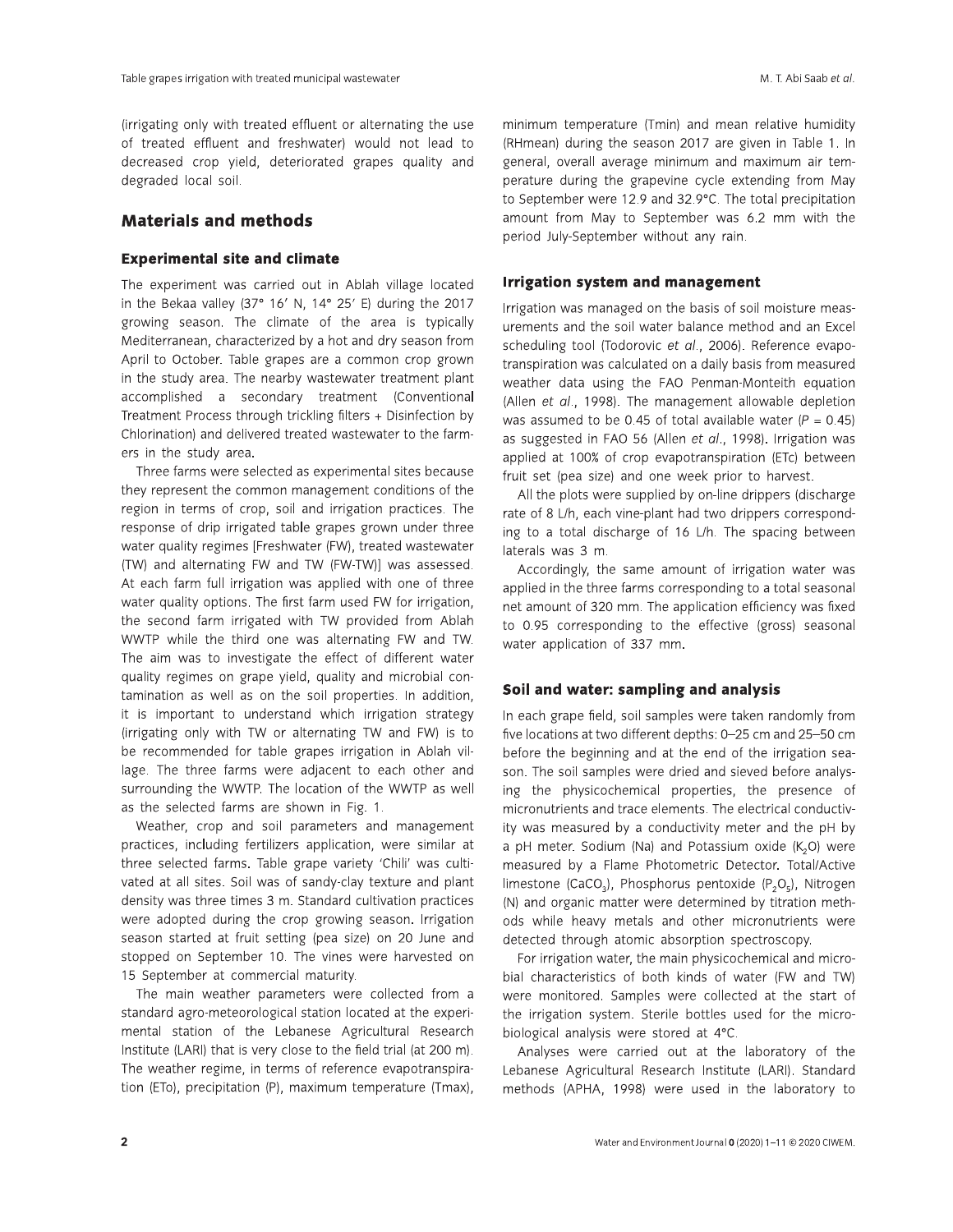

Fig. 1. Location of wastewater treatment plant (WWTP) and selected farmers' field in Ablah village Bekaa Valley (Lebanon).

measure the Biochemical Oxygen Demand (BOD<sub>5</sub>), the total dissolved salts (TDS), electrical conductivity (EC), the pH, etc. The microbiological analysis measured total coliforms (TC), faecal coliforms (FC), Escherichia coli (E. coli) and salmonella. The TC, FC and E. coli were analysed according to standard methods (APHA, 1998) using the membrane filter system; Salmonella were examined according to the methodology described by Giammanco et al. (2002). Finally,

the samples were also analysed for the presence of trace elements.

## **Grape yield, its components and quality** determinations

In each field, an area corresponding to 10 rows of vines and 10 vines/row, was used for sampling purpose in order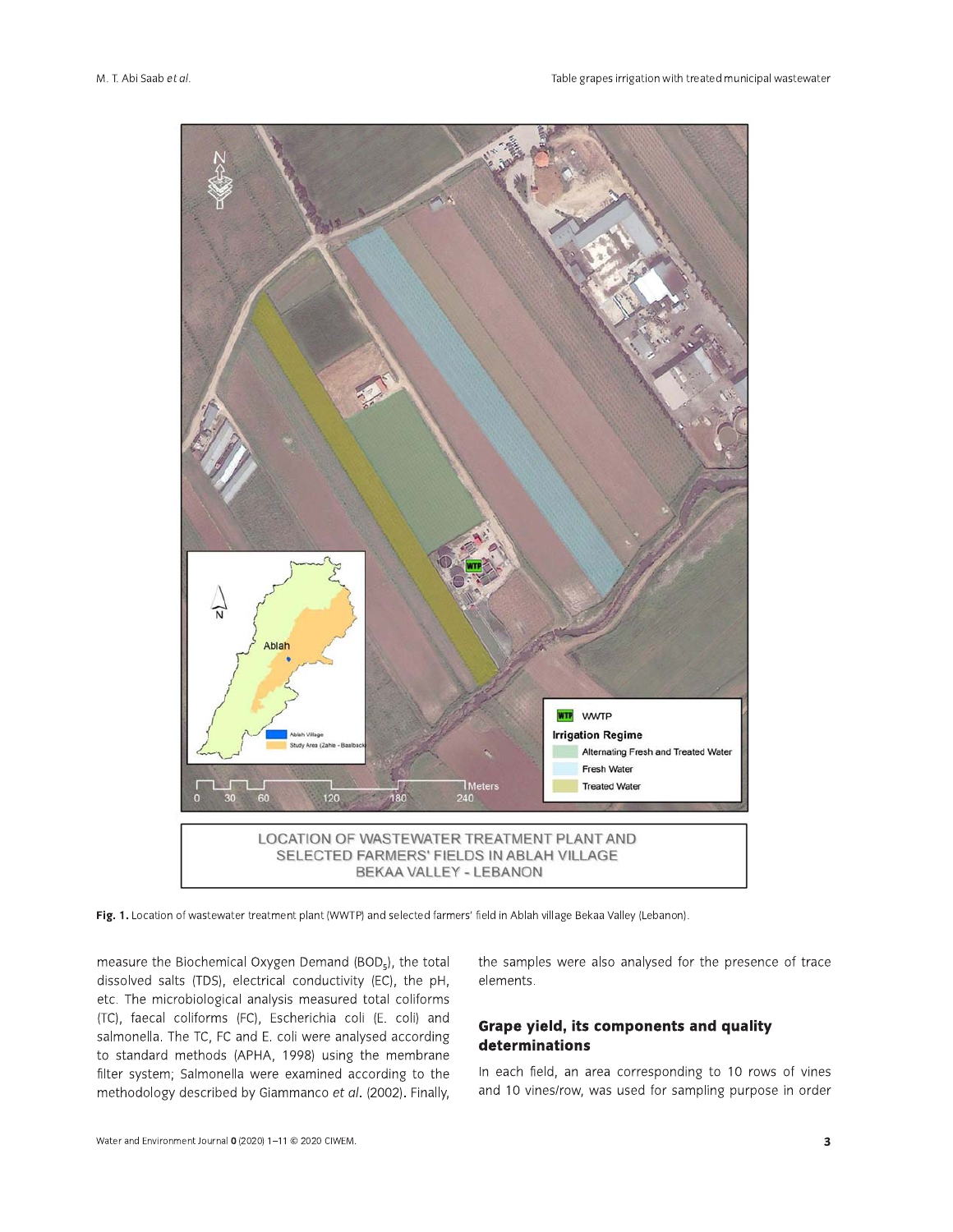Table 1 Monthly climate data for January-September season in 2017 as recorded at the agro-meteorological station

| Month     | ETo (mm) |       | Rain (mm) Tmax (°C) Tmin (°C) |         | RHmean (%) |
|-----------|----------|-------|-------------------------------|---------|------------|
| January   | 70.2     | 119.4 | 10.87                         | $-0.73$ | 78.8       |
| February  | 90       | 14.2  | 13.70                         | $-2.12$ | 60.5       |
| March     | 114      | 49.4  | 16.15                         | 4.01    | 70.8       |
| April     | 188.7    | 12    | 22.14                         | 5.69    | 54.5       |
| May       | 226.2    | 3.8   | 27.69                         | 8.98    | 46.9       |
| June      | 259.2    | 2.4   | 31.86                         | 12.07   | 42         |
| July      | 259.8    | 0     | 35.21                         | 16.82   | 36         |
| August    | 264.9    | 0     | 35.25                         | 13.20   | 43.8       |
| September | 100.2    | 0     | 34.44                         | 13.67   | 38.7       |
| October   | 59.7     | 35.6  | 20.56                         | 6.22    | 64.95      |
| November  | 50.6     | 1.0   | 18.93                         | 2.42    | 63.29      |
| December  | 24.23    | 0.2   | 17.37                         | 2.83    | 70.23      |

ETo, reference evapotranspiration; Tmax, maximum temperature; Tmin, minimum temperature; RHmean, mean relative humidity.

to determine yield quantity and quality parameters. At harvest, bunches from two randomly selected vines/row (total of 20 vines) were picked and counted in each of the three fields. Yield, mean cluster weight (g) and the number of clusters per vine were determined. In addition, the percentage (%) dry weight of leaves, pedicel and peduncles as well as berries was measured.

For the quality parameters, randomly chosen clusters were taken from each of the three field bulk yield. Grape samples were analysed for pH, total soluble solids (TSS), total titratable acidity (TTA) and total phenols (TP). pH was determined using an analytical bench pH-meter. Berries were crushed manually, the juice was filtered and the sugar content estimated with a digital refractometer (Atago RX-5000). TTA was measured using a 0.1 N NaOH titration solution. Total phenols analysis referred to Folin-Ciocalteu method (Folin and Ciocalteu, 1927). Total phenolic content of the dried grape berries samples were extracted in ethanol solution. The absorbance was measured at 740 nm for total berry phenolics.

#### **Bacterial contamination**

Fruits were harvested from each field and used to measure microbial contamination, mainly the faecal coliform, E. Coli, Staphylococcus aureus, Clostridium perfringens, Listeria monocytogenes and Salmonella. Analyses were performed according to APHA (1998).

The Salmonella detection protocol consisted of a preenrichment stage using a solution of buffered peptone water, which is a nonselective culture medium, to revitalize the microorganism. Then, an inoculum culture was prepared in selenite and cystim medium and incubated at 36  $\pm$  1°C for 48 h. After the incubation period, several cultures were inoculated and incubated in parallel on ss-agar gel to count the number of Salmonella colonies (Giammanco et al., 2002).

#### **Mineral analysis in leaves and fruits**

Leaf and grapes samples were collected prior to harvest in accordance with the protocol of Conradie (1994). Grape berries were separated from their pedicel and peduncle and 100 grams of berries were weighed. In addition, each pedicel and peduncle sample were also weighed. All of the samples were dried in oven at  $60^{\circ}$ C for 48 h and ground with a laboratory blender. Dried powdered samples were digested by adding a concentrated nitric acid using the microwave digestion method (Xing and Yeneman, 1998). Filtrates from each sample were collected in order to analyse their mineral content. Nitrogen was measured by means of a nitrogen analyzer using the methods described by Horneck and Miller (1998). P and K were analysed by means of an ICP-OES spectrometer.

#### **Statistical analysis**

The purpose of this trial was to compare three independent experiments, for this reason the Kruskal-Wallis test by ranks was carried out for different parameters.

The goal of this nonparametric analysis is to compare the mean rank for the three experiments and decide whether the differences are real or because of chance alone. When Kruskal-Wallis tests found significant differences, pairwise Dunn test with Bonferroni corrections were performed. All statistical analyses were carried out by using SAS®UniversityEdition.

### **Results**

#### **Water quality**

Table 2 shows the seasonal means of the physical-chemical, microbial and metal characteristics of the fresh and the treated water analysed during the trial.

According to the guidelines for interpretation of water quality for irrigation (FAO, 1985), salinity of fresh water was low (0.75 dS/m) while that of treated water was slight to moderate (1.31 dS/m), but it was still suitable for irrigation. The BOD<sub>5</sub>, with a value of 39 mg/L, was higher than the admissible limits of water category I for treated wastewater reuse proposed by the Lebanese guidelines while the COD value of 50.48 mg/L, was within the limits. Both  $BOD<sub>z</sub>$  and COD values were within the admissible limits for fresh water. Nitrate content was low in treated effluent (0.3 mg/L) while it was high in fresh water with a mean value of 30.9 mg/L that is very close to the admissible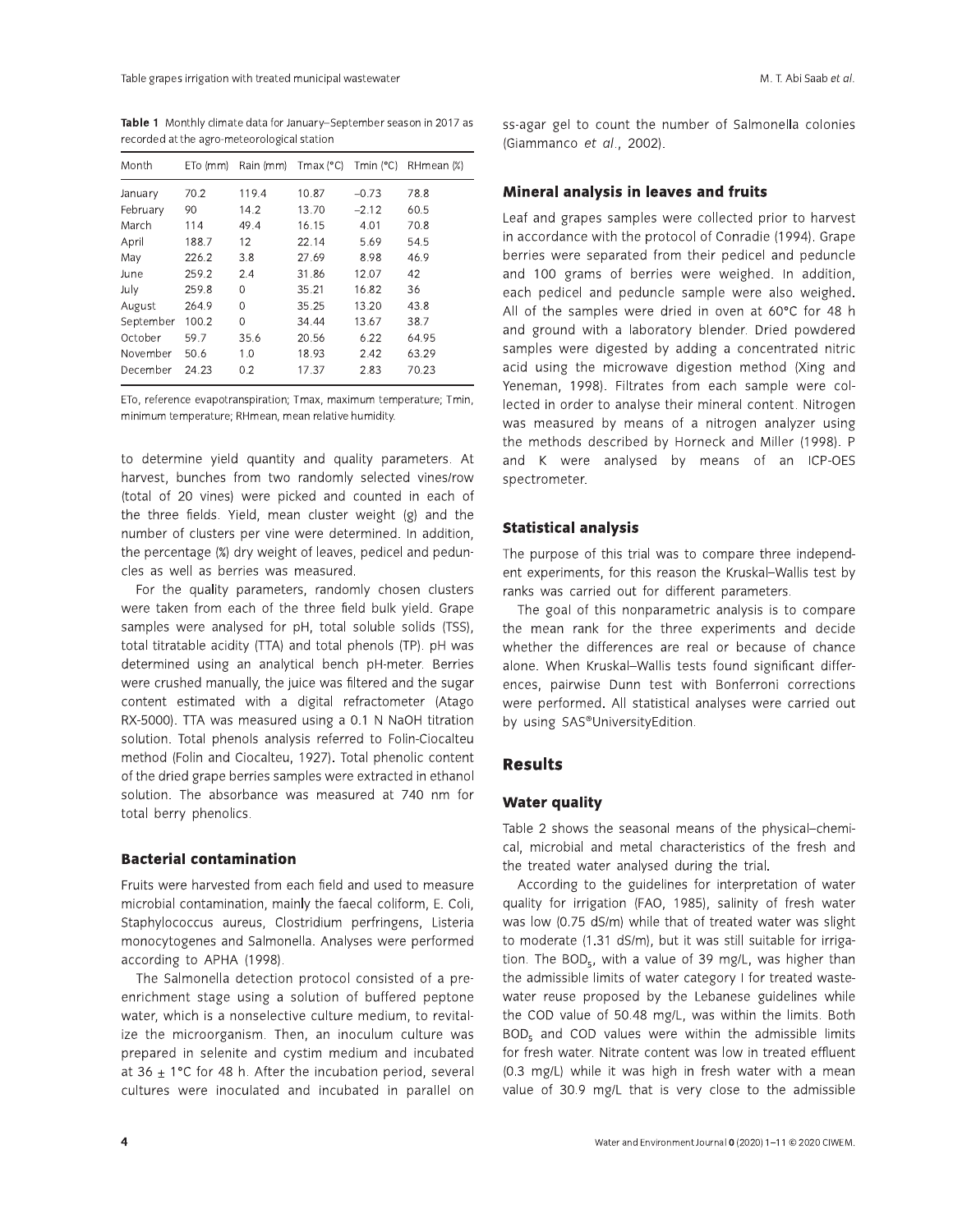|                                   |           |           | Environmental limit<br>values for surface water<br>based on MoE Decision |                  | Effluent specifications for wastewater reuse in irrigation<br>based on proposed Lebanese guidelines (FAO, 2011) |                          |
|-----------------------------------|-----------|-----------|--------------------------------------------------------------------------|------------------|-----------------------------------------------------------------------------------------------------------------|--------------------------|
|                                   | <b>FW</b> | TW        | 8/1 (MoE, 2001)                                                          | Water Category I | Water Category II                                                                                               | Water Category III       |
| Physicochemical parameters (mg/L) |           |           |                                                                          |                  |                                                                                                                 |                          |
| pH                                | 7.31      | 8.29      | $6 - 9$                                                                  | $6 - 9$          | $6 - 9$                                                                                                         | $6 - 9$                  |
| Electrical conductivity (dS/m)    | 0.75      | 1.31      |                                                                          |                  |                                                                                                                 |                          |
| COD                               | 36.00     | 50.48     | 125                                                                      | 125              | 250                                                                                                             | 250                      |
| BOD <sub>6</sub>                  | 18.00     | 39.00     | 25                                                                       | 25               | 100                                                                                                             | 100                      |
| <b>Total Suspended Solids</b>     | 4.89      | 30.80     | 60                                                                       | 60               | 200                                                                                                             | 200                      |
| <b>Nitrates</b>                   | 30.90     | 0.30      | 90                                                                       | 30               | 30                                                                                                              | 30                       |
| Phosphates                        | 1.38      | 1.00      | 5                                                                        | -                | -                                                                                                               | $\overline{\phantom{0}}$ |
| Potassium                         | 2.10      | 68.70     | -                                                                        |                  |                                                                                                                 |                          |
| Pathogens in water                |           |           |                                                                          |                  |                                                                                                                 |                          |
| Total Coliform (CFU/100 mL)       | 95.00     | 14x10E11  | $\qquad \qquad -$                                                        |                  |                                                                                                                 |                          |
| Faecal Coliform (CFU/100 mL)      | <1        | 20x10E5   | $<$ 2000                                                                 | $<$ 200          | < 1000                                                                                                          |                          |
| E. coli (CFU/100 mL)              | <1        | 20x10E5   | $<$ 2000                                                                 | $<$ 200          | < 1000                                                                                                          |                          |
| Salmonella                        | Absence   | Present   | Absent                                                                   | Absent           | Absent                                                                                                          | Absent                   |
| Trace metals (mg/L)               |           |           |                                                                          |                  |                                                                                                                 |                          |
| Zn                                | <b>NT</b> | 0.16      | 5                                                                        |                  |                                                                                                                 |                          |
| Cu                                | <b>NT</b> | <b>NT</b> | 0.5                                                                      |                  |                                                                                                                 |                          |
| Pb                                | <b>NT</b> | <b>NT</b> | 0.5                                                                      |                  |                                                                                                                 |                          |
| Mn                                | <b>NT</b> | <b>NT</b> | 1                                                                        |                  |                                                                                                                 |                          |
| Ni                                | <b>NT</b> | <b>NT</b> | 0.5                                                                      |                  |                                                                                                                 |                          |
| Cd                                | <b>NT</b> | 0.0041    | 0.2                                                                      |                  |                                                                                                                 |                          |
| Cr                                | <b>NT</b> | <b>NT</b> | $\overline{2}$                                                           |                  |                                                                                                                 |                          |

FW, freshwater; TW, treated water; COD, chemical oxygen demand; BOD5, Biological oxygen demand.

value of 30 mg/L of water category I. The higher content of nitrates in fresh water is mainly because of the excessive nitrate application in agricultural fields of the region, that unfortunately, end up in groundwater through leaching process. Phosphorus level was most of the time low with a mean value of 1.38 mg/L in fresh water and 1.00 mg/L in treated effluent. Potassium concentration was much higher in treated wastewater (68.7 mg/L) than in freshwater  $(2.1 \text{ mg/L}).$ 

Feacal coliforms, mainly E. Coli, were not present in fresh water, however, they were highly present in the treated effluent and, most of the time, exceeding the limit value of 1000 CF/100 mL proposed by the WHO that is sufficient for the irrigation of all crops. Salmonella was not detected in fresh water; however, it was present in treated wastewater. Metals were not present in fresh water, while in treated water, only zinc and cadmium were detected at concentrations of 0.16 and 0.0041 mg/L, respectively, that do not exceed the environmental limit values for surface water based on MoE Decision 8/1 (MoE, 2001).

Accordingly, the treated water from Ablah is of category II as proposed by the Lebanese guidelines FAO project UTF/LEB/019/LEB (2011) and is suitable for the irrigation of table grapes.

### Yield, its components and grape quality parameters

The arithmetic means of obtained yield, its components and quality parameters of table grape grown under different water quality regimes are given in Fig. 2. In addition, the mean ranks of the Kruskal-Wallis test are given in Table 3.

Overall, the results showed that there was no significant difference in terms of mean cluster weight and number of clusters per vine; however, a significant difference, at  $P \le 0.01$ , was obtained in terms of marketable yield. A mean of 30 kg/vine was obtained under TW, while 25 and 29 kg/vine were obtained under FW and under alternating FW and TW, respectively.

pH in the grapes irrigated with FW. TW and alternating FW and TW, did not show any significant difference and the values were 3.72, 3.69 and 3.58, respectively, indicating that harvest occurred at the most appropriate time. Similarly, the concentration of total phenols in leaves, pedicels and berries did not vary between treatments (Table 3). However, there was a significant difference, at  $P \le 0.05$  among treatments in terms of total soluble solids (TSS), total titratable acidity (TTA) and sweetness. The TSS and sweetness were the highest in the FW treatment and the lowest in the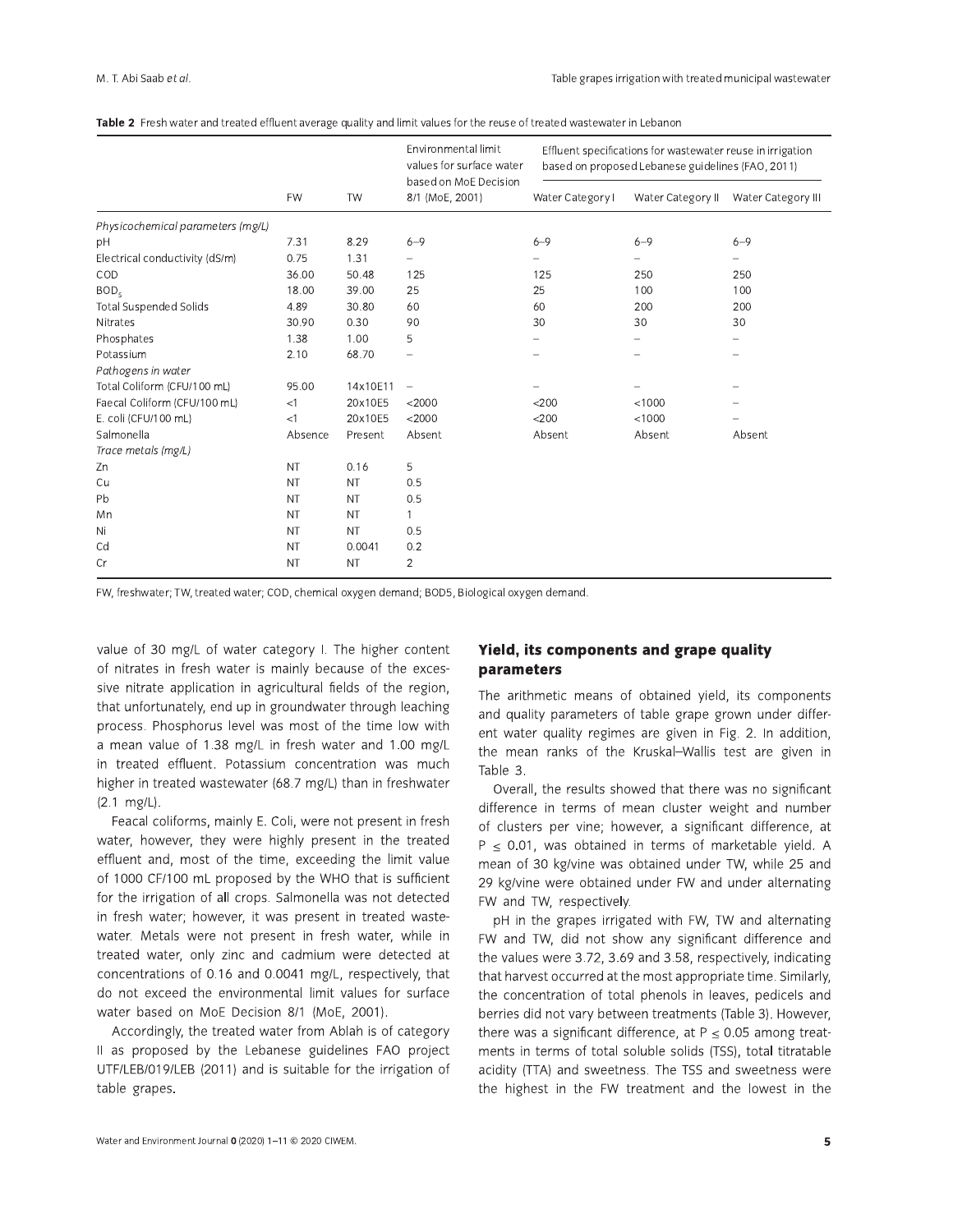

Fig. 2. The arithmetic means (n = 60) of obtained yield, its components and grape quality parameters grown under different irrigation regimes (FW, fresh water; TW, treated water; FW-TW, alternating fresh and treated water; TSS, total soluble sogars; TTA, total titratable acidity; TP, total phenols).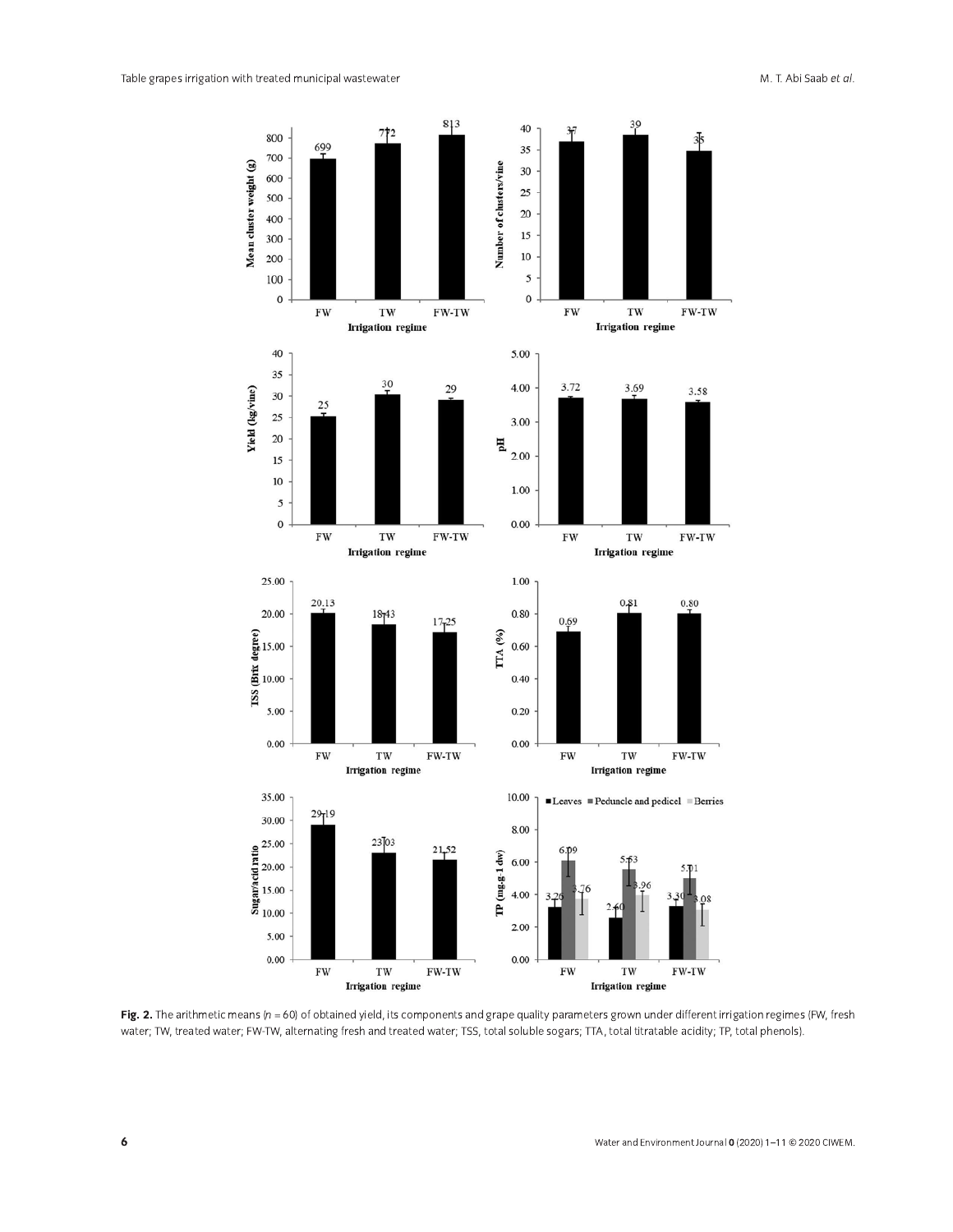|              |                            |                                |                    |      |                               |                                   |                                | Total phenols (TP) (mg/g dw) |                          |                |
|--------------|----------------------------|--------------------------------|--------------------|------|-------------------------------|-----------------------------------|--------------------------------|------------------------------|--------------------------|----------------|
| reatment     | Mean cluster<br>weight (g) | Number of clusters<br>per vine | Yield (kg/vine)    | 공    | Total soluble<br>solids (TSS) | Total titratable<br>acidity (TTA) | Sugar/acid ratio<br>sweetness) | eaves                        | Peduncle and<br>pedicels | <b>Berries</b> |
|              | 4.00                       | 6.88                           | 2.50a              | 8.63 | 10.00b                        | 2.50a                             | 10.25 <sub>b</sub>             | 7.25                         | 7.38                     | 51             |
|              | So                         | <sup>28</sup>                  | 10.25 <sub>b</sub> | 7.63 | 5.88 ab                       | 8.25ab                            | 5.00ab                         | 4.00                         | 7.00                     | LŊ.            |
| W-TW         | 8.50                       | 4.75                           | 6.75ab             | 3.25 | 3.63a                         | 8.75b                             | 4.25 a                         | 8.25                         | 5.13                     | ب              |
| Significance |                            |                                | $\ast$             | SN   |                               |                                   |                                |                              | $\frac{5}{2}$            | $\frac{5}{2}$  |

freshwater; TW, treated water; FW-TW, alternating fresh and treated water  $\geq$ 

treatment with alternating FW and TW and inversely, the TTA was the lowest under FW.

### Mineral composition of leaves, pedicel and peduncles and berries

Figure 3 shows the average concentrations [g/kg, on dry weight basis (dw)] of nitrogen (N), phosphate (PO<sub>4</sub>) and potassium (K) minerals in leaves, berries, pedicel and peduncles under different irrigation regimes (FW), (TW) and alternation of (FW) and (TW). In addition, the mean ranks of the Kruskal-Wallis test are given in Table 4.

At harvest, nitrogen was mostly concentrated in leaves, with values of 0.43, 0.41 and 0.51 g/kg, respectively, in the treatments FW, TW and alternating FW and TW. Leaf K concentrations were 0.5, 0.53 and 0.5 g/kg, respectively, in all treatments. Phosphorus was the macronutrient least abundant in leaves with average concentrations of 0.27. 0.24 and 0.30 g/kg, respectively, in the different treatments. Phosphorus and potassium were mostly concentrated in pedicels and peduncles, with average concentrations of PO<sub>4</sub> of 0.40, 0.81, 0.47 g/kg, respectively, and 4.26, 4.69, 3.3 g/kg for K, respectively, for all treatments. In addition, the mean ranks of the Kruskal-Wallis test showed that there was no significant difference among treatments.

## **Bacterial contamination of table grapes**

The bacterial contamination of table grapes grown under different water quality regimes, is provided in Table 5. Pathogenic bacteria such as Salmonella and Listeria monocytogenes were absent on grapes taken from the different fields. In addition, Staphylococcus aureus and Clostridium perfringens were not detected.

## Soil quality

The main characteristics of the soil under FW, TW and alternating FW and TW are given in Table 6. According to the obtained results, there were no major differences between the soil properties at beginning and at the end of irrigation seasons for pH values. Higher electrical conductivity was found in TW in comparison with the other two treatments at the end of the season.

For nitrogen, there is no clear difference that seems to be established between the beginning and end of the season although a decrease in nitrogen concentration was observed at the end of the season for the treatments irrigated with FW and alternating FW and TW. For phosphorus, soil analysis revealed that the element is highly present in soil, exceeding 97.69 ppm at the beginning of the season. In particular, phosphorus concentrations in soil irrigated with FW was 97.69 and 71.29 ppm at the end of the

**fable 3** Results of the Kruskal-Wallis test concerning the yield, its components and the grape quality parameters (n = 60)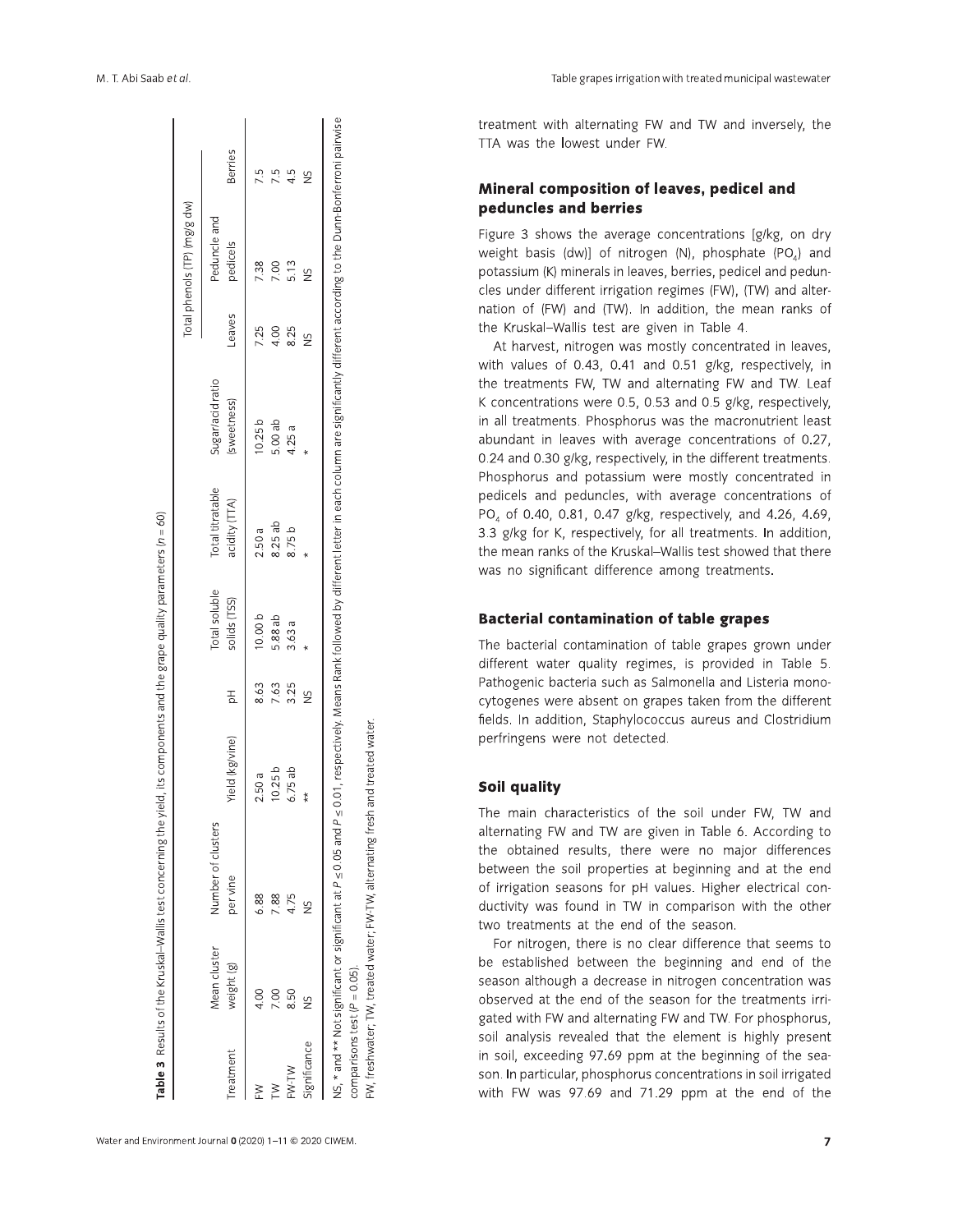

Fig. 3. The arithmetic means  $(n = 60)$  of the main minerals in leaves, pedicel and peduncles and berries under different irrigation regimes.

|  |  |  | <b>Table 4</b> Results of the Kruskal–Wallis test concerning the Mineral analysis ( $n = 60$ ) |  |  |  |
|--|--|--|------------------------------------------------------------------------------------------------|--|--|--|
|--|--|--|------------------------------------------------------------------------------------------------|--|--|--|

|              | N (g/kg d.w.) |                          |                |           | $PO4$ (g/kg d.w.)        |                |           | K (g/kg d.w.)            |                |  |
|--------------|---------------|--------------------------|----------------|-----------|--------------------------|----------------|-----------|--------------------------|----------------|--|
| Treatment    | Leaves        | Peduncle and<br>pedicels | <b>Berries</b> | Leaves    | Peduncle and<br>pedicels | <b>Berries</b> | Leaves    | Peduncle and<br>pedicels | <b>Berries</b> |  |
| <b>FW</b>    | 7.13          | 7.00                     | 6.75           | 7.25      | 4.88                     | 6.00           | 5.75      | 7.00                     | 3.88           |  |
| TW           | 6.25          | 6.50                     | 7.00           | 5.25      | 8.88                     | 8.00           | 8.38      | 9.00                     | 8.13           |  |
| FW-TW        | 6.13          | 6.00                     | 5.75           | 7.00      | 5.75                     | 5.50           | 5.38      | 3.50                     | 7.50           |  |
| Significance | <b>NS</b>     | <b>NS</b>                | <b>NS</b>      | <b>NS</b> | <b>NS</b>                | <b>NS</b>      | <b>NS</b> | <b>NS</b>                | <b>NS</b>      |  |

NS, \* and \*\* Not significant or significant at  $P \le 0.05$  and  $P \le 0.01$ , respectively. Means Rank followed by different letter in each column are significantly different according to the Dunn-Bonferroni pairwise comparisons test ( $P = 0.05$ ).

FW, freshwater; TW, treated water; FW-TW, alternating fresh and treated water.

Table 5 Bacterial contamination of table grapes grown under different irrigation regimes ( $n = 60$ )

|         |           |                             | Grape bacterial contamination |                           |                                          |                          |                                                         |  |  |  |
|---------|-----------|-----------------------------|-------------------------------|---------------------------|------------------------------------------|--------------------------|---------------------------------------------------------|--|--|--|
| Farm ID | Treatment | Faecal coliforms<br>(cfu/g) | E. coli 44°C<br>(cfu/g)       | S. aureus 37°C<br>(cfu/g) | C. perfringens<br>$37^{\circ}$ C (cfu/g) | $(+ or -)$               | Salmonella sp./25 g L. monocytogenes/25 g<br>$(+ or -)$ |  |  |  |
|         | <b>FW</b> | $<$ 10                      | $<$ 10                        | $<$ 10                    | $<$ 10                                   | $\overline{\phantom{a}}$ |                                                         |  |  |  |
| 2       | TW        | < 10                        | < 10                          | < 10                      | < 10                                     |                          | -                                                       |  |  |  |
| 3       | FW-TW     | $<$ 10                      | $<$ 10                        | <10                       | $<$ 10                                   | $\overline{\phantom{a}}$ | $\overline{\phantom{a}}$                                |  |  |  |

FW, freshwater; TW, treated water; FW-TW, alternating fresh and treated water.

season while in soil irrigated with TW, the concentrations were 140.56 and 131.90 ppm. In soils where FW was alternated with TW, the phosphorus concentrations were 193.32 and 298.38 ppm.

For potassium, a decrease of this element was found at the end of the season only for treatment irrigated with FW and kept unchanged in soils irrigated with only TW or alternated FW and TW.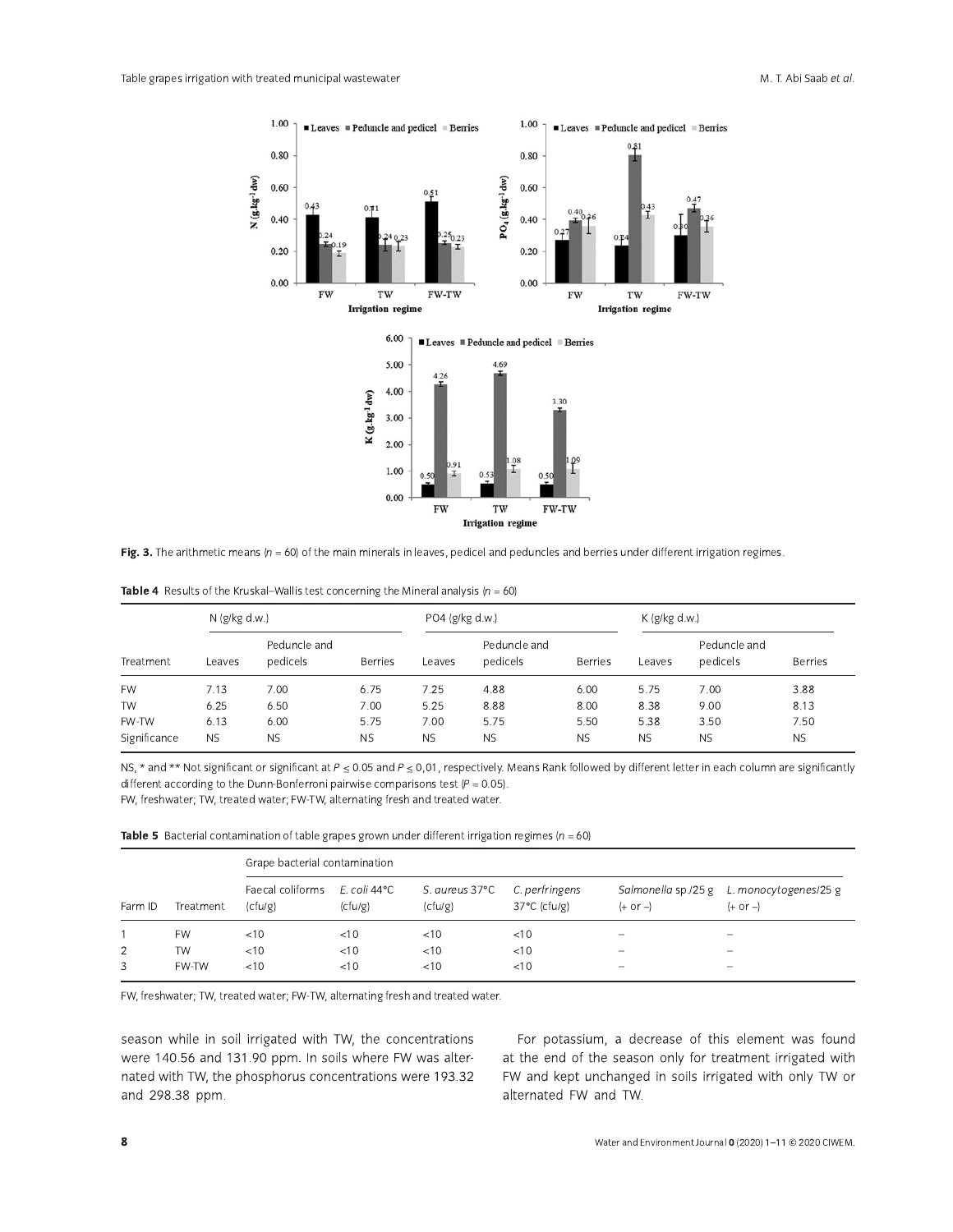|          | Beginning of the season |         |         | End of the season |         |         |  |
|----------|-------------------------|---------|---------|-------------------|---------|---------|--|
|          | <b>FW</b>               | TW      | FW-TW   | <b>FW</b>         | TW      | FW-TW   |  |
| pH       | 8.81                    | 8.44    | 8.04    | 7.74              | 7.16    | 8.09    |  |
| EC mS/cm | 0.17                    | 0.31    | 0.82    | 0.36              | 1.06    | 0.24    |  |
| $N\%$    | 0.18                    | 0.15    | 0.36    | 0.06              | 0.17    | 0.09    |  |
| P2O5 ppm | 97.69                   | 140.56  | 193.32  | 71.21             | 131.90  | 298.38  |  |
| K2O ppm  | 454.15                  | 649.25  | 699.37  | 283.70            | 574.18  | 720.71  |  |
| CaO ppm  | 2014.59                 | 2640.97 | 2400.12 | 3076.03           | 4411.40 | 2932.77 |  |
| MgO ppm  | 1064.35                 | 1287.96 | 1102.64 | 1161.56           | 1297.57 | 1198.99 |  |
| M.O. %   | 2.49                    | 2.60    | 2.39    | 1.70              | 2.53    | 2.13    |  |
| Cal T %  | 52.01                   | 27.42   | 48.28   | 46.13             | 26.49   | 47.14   |  |
| Cal Ac % | 27.80                   | 8.13    | 20.37   | 16.95             | 10.85   | 19.52   |  |
| Na ppm   | 64.35                   | 143.13  | 93.13   | 32.38             | 156.82  | 141.78  |  |

Table 6 Soil characteristics under different irrigation regimes

FW, freshwater; TW, treated water; FW-TW, alternating fresh and treated water.

## **Discussion**

In this study, it was evident that the selection of the appropriate irrigation strategy did not lead neither to a decreased crop yield, nor to a deterioration of the grapes quality. Moreover, the local soil was not affected.

In fact, the plants irrigated with TW and those irrigated with alternating FW and TW gave 19.57 and 14.95% higher marketable yield, respectively, than plants irrigated with local groundwater (Fig. 2). This can be associated with the higher concentration of potassium in the TW (Tak et al., 2013), despite the higher salinity in the treated wastewater. The results are in agreement with the findings of Petousi et al. (2019), and Mendoza-Espinosa et al. (2008) who reported a 20% greater grape production per plant in plants irrigated with wastewater.

The quality of grapes is in agreement with the findings of Petousi et al. (2019) who reported that higher production rate under treated wastewater irrigation had resulted in a lower *P*Brix. It should be noted that obtained values for TSS, TTA and sweetness ranged, respectively, between 18.43-20.13, 0.69-0.81% and 21.52-29.19 in all treatments. Generally, sugar levels ranging between 18 and 24 °Brix are desirable, and acid levels generally should fall between 0.6-0.8% at harvest. Accordingly, these results showed that the biochemical characteristics of grapes irrigated with wastewaters were equally good indicating that the quality of final product was not modified by applying treated wastewater. The results are in agreement with those reported by Petousi et al. (2019) that mentioned that the application of treated wastewater had no significant effect on the mineral concentration in grape juice.

In this study, the mineral anlysis was not influenced by the irrigation strategy. Nitrogen forms part of several cell constituents, such as proteins, nucleic acids and chlorophyll, which justifies its relative greater presence in the leaves

(Hawkesford et al., 2012). Nitrogen can also be lost through volatilization directly from canopy to the atmosphere, in particular at the end of the growing season (Wetselaar and Farquhar, 1980; Eichert and Fernández, 2012). In vine leaves, P usually decreases over the growing season (Benito) et al., 2013). Studies have shown that berries are the major sink for K after the initiation of berry growth (Poni et al., 2003; Mullins et al., 2007). However, pedicels and peduncles contained the highest K concentrated tissues of the vine. The berries presented a moderately high K concentration. The findings are in agreement with Arrobas et al. (2014). The most plausible explanation for the high K concentration in the pedicel and peduncles is the role of the nutrient in the transportation of photosynthates from leaf to berry (Mpelasoka et al., 2003; Hawkesford et al., 2012). Potassium is characterized by high mobility in plants at all levels, within individual cells or in long-distance transport via the xylem and phloem (Mpelasoka et al., 2003). For K, it is not only important to consider the amount of nutrient removed in fruit, but also the amount of K naturally available in the soil, because soils can supply considerable amounts of K.

The bacterial analysis showed that the grapes were safe for human consumption. Mendoza-Espinosa et al. (2008) also reported that faecal and total coliforms were not present in the Cabernet Sauvignon and Merlot grapevines irrigated with reclaimed wastewater in Mexico. These results pointed out that the best agricultural practices, such as the adoption of drip irrigation, would guarantee human health and safe cultivation with respect to pathogens risk when using treated wastewater. In addition, it is important to highlight the fact that the surface placement of drip emitters may have the advantage of reducing bacteria by exposure to ultraviolet light.

The soil test results (short-term) were in agreement with those found by Petousi et al. (2015) who observed in an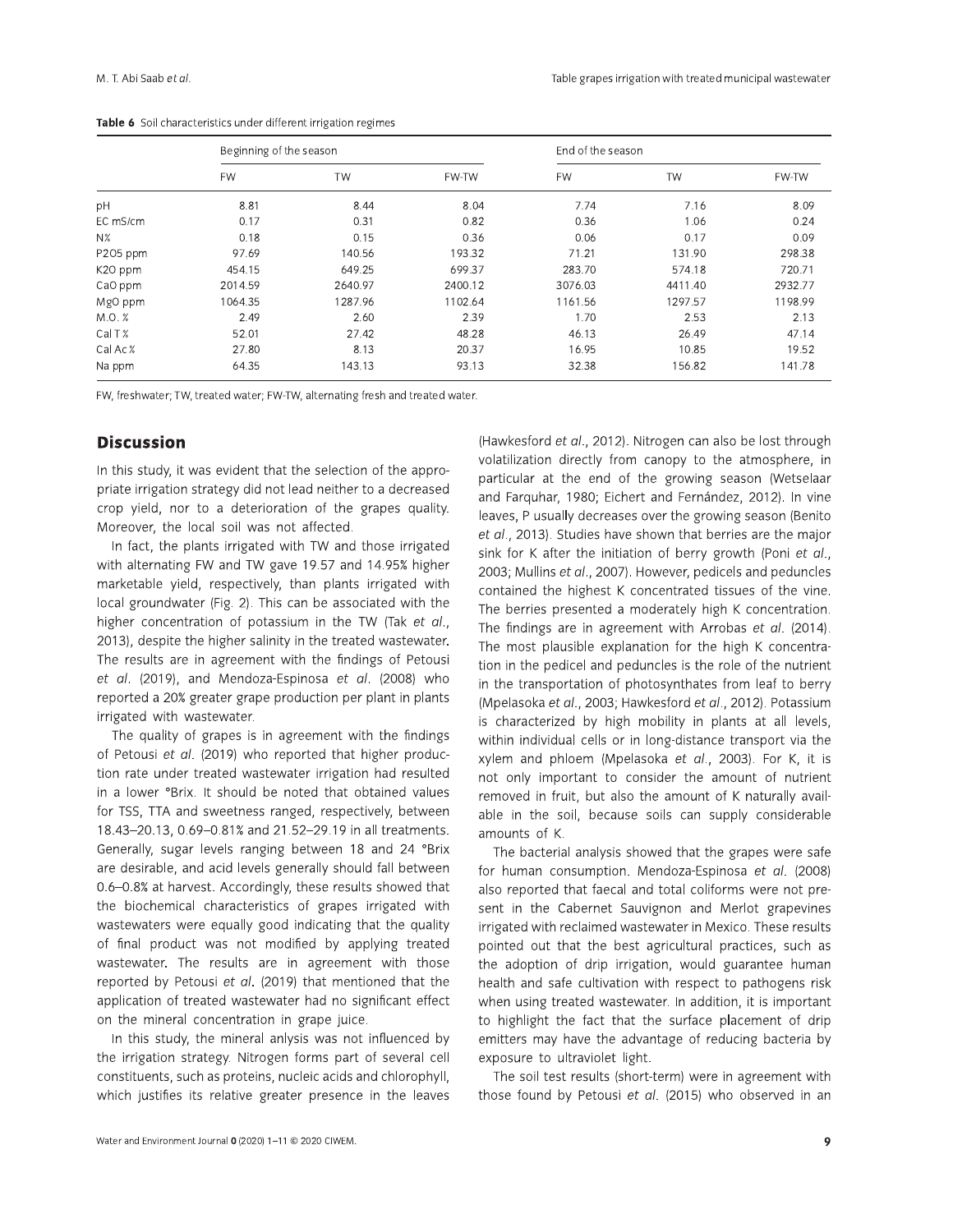olive grove that there is no significant effect of nitrogen in soil for the first 2 years of wastewater application. Plant uptake or movement of nitrogen from the soil may be the reason for no significant accumulation of nitrogen in the soil (Heidarpour et al., 2007). Petousi et al. (2015) also found an increase in phosphorus in soil of olive groves after 3 years of irrigation with treated wastewater, while Bedbabis et al. (2010) found an increase of those elements in soil of olive groves irrigated with treated wastewater after a period of 19 months. Moreover, Petousi et al. (2015) also observed that there is no significant effect of potassium in soil for the first 2 years of wastewater application. Finally, Levy et al. (2014) confirmed that the soil properties are not always dictated by those of the irrigation water. Therefore, the effect of wastewater irrigation on soil quality should be studied after several years of irrigation with treated effluent in order to study the long-term effect on soil.

## **Conclusion**

- (1) This study assessed the feasibility of using treated municipal wastewater for table grapes production in Ablah village, central Bekaa valley, Lebanon.
- (2) The results have revealed that the application of treated wastewater for the irrigation enhanced the yield of table grapes and kept unchanged the quality of fruits.
- (3) The study has confirmed the validity of using drip irrigation practice which is essential to prevent bacterial contamination on fruits and to protect human health.
- (4) Moreover, it reduces the risk of contamination with faecal coliforms and salmonella.
- (5) The results have confirmed that there was no negative effects on the soil properties.
- (6) However, the trial should be replicated in order to endorse the results obtained in this study and to investigate the long-term effects of treated wastewater reuse on soil properties, ecosystem and human health.
- (7) This is essential to promote a safe reuse of treated wastewater in crop irrigation in Lebanon and other countries of Middle East and North Africa region.

To submit a comment on this article please go to http:// mc.manuscriptcentral.com/wej. For further information please see the Author Guidelines at wileyonlinelibrary.com

# **References**

Allen, R.G., Pereira, L.S., Raes, D. and Smith, M. (1998) Crop Evapotranspiration. Guidelines for Computing Crop Water Requirements (Irrigation and Drainage Paper 56). Rome: Food and Agriculture Organization.

- APHA. (1998) Standard Methods for the Examination of Water and Wastewater, 20th edition. Washington, DC: American Public Health Association.
- Arrobas, M., Ferreira, I.Q., Freitas, S., Verdial, J. and Rodrigues, M.Â. (2014) Guidelines for fertilizer use in vineyards based on nutrient content of grapevine parts. Scientia Horticulturae, 172, 191-198.
- Bedbabis, S., Ferrara, G., Rouina, B.B. and Boukhris, M. (2010) Effects of irrigation with treated wastewater on olive tree growth, yield and leaf mineral elements at short term. Scientia Horticulturae, 126(3), 345-350.
- Benito, A., Romero, I., Domínguez, N., García-Escudero, E. and Martín, I. (2013) Leaf blade and petiole analysis for nutrient diagnosis in Vitis vinifera L. cv. Garnacha tinta. Australian Journal of Grape and Wine Research, 19(2), 285-298.
- Christou, A., Karaolia, P., Hapeshi, E., Michael, C. and Fatta-Kassinos, D. (2017) Long-term wastewater irrigation of vegetables in real agricultural systems: concentration of pharmaceuticals in soil, uptake and bioaccumulation in tomato fruits and human health risk assessment. Water Research, 109, 24-34.
- Conradie, W.J. (1994) Vineyard fertilisation. In Proceedings of Workshop on Vineyard Fertilization. Nietvoorbij, 30 September 1994. Stellenbosch, South Africa: ARC Infruitec- Nietvoorbij.
- Eichert, T. and Fernández, V. (2012) Uptake and release of elements by leaves and other aerial plant parts. Marschner's Mineral Nutrition of Higher Plants, 3, 71–84.
- FAO. (1985) Water Quality for Agriculture. R.S. Ayers and D.W. Westcot. Irrigation and Drainage Paper 29 Rev. 1. Rome: FAO, 174 p.
- FAO/UTF/LEB/019/LEB. (2011) Guidelines for Wastewater Reuse in Agricultural Irrigation. Food and Agricultural Organization of the United Nations (FAO/UTF/LEB/019/LEB, 2011).
- Farhadkhani, M., Nikaeen, M., Yadegarfar, G., Hatamzadeh, M., Pourmohammadbagher, H., Sahbaei, Z. and Rahmani, H.R. (2018) Effects of irrigation with secondary treated wastewater on physicochemical and microbial properties of soil and produce safety in a semi-arid area. Water Research, 144, 356-364.
- Folin, O. and Ciocalteau, V. (1927) On tyrosine and tryptophane determinations in proteins. Journal of Biological Chemistry, 73, 627-650.
- Giammanco, G., Pignato, S., Alliot, M. and Polgatti, M. (2002) Rapid method for Salmonella enumeration in wastewater. In Proc. of the International Symposium on Salmonella and Salmonellosis, St. Brieuc, France, 29-31 May.
- Hawkesford, M., Horst, W., Kichey, T., Lambers, H., Schiørring, J., Møller, I.S. and White, P. (2012) Functions of macronutrients. In Marschner, P. (Ed). Marschers's Mineral Nutrition of Higher Plants. Oxford, UK: Elsevier Science, pp. 135-189.
- Heidarpour, M., Mostafazadeh-Fard, B., Koupai, J.A. and Malekian, R. (2007) The effects of treated wastewater on soil chemical properties using subsurface and surface irrigation methods. Agricultural Water Management,  $90(1), 87-94.$